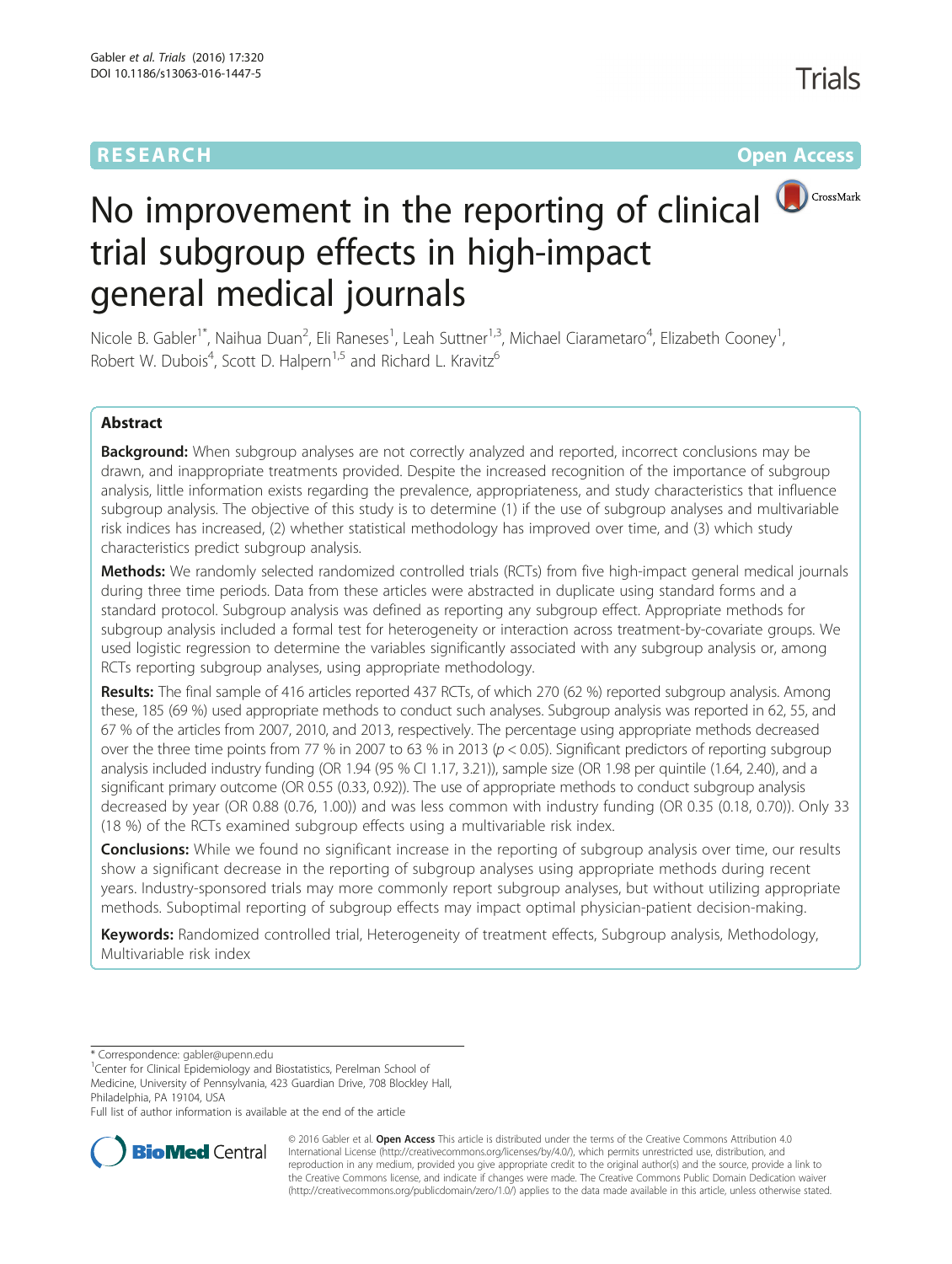#### Background

Heterogeneity of treatment effects (HTE) exists when not all patients respond to a treatment in a similar fashion [[1\]](#page-10-0). Understanding HTE will allow providers to target treatments and provide the best guidance to patients who are most likely to benefit. Multiple examples of clinically important HTE have been shown in the literature [[2](#page-10-0)–[5](#page-10-0)], and more efficient targeting of treatment is not only a better use of resources, but can also reduce side effects and other adverse outcomes. However, the only way to determine which groups of patients are most likely to incur a net benefit is to examine treatment effects across subgroups of patients [[6, 7\]](#page-10-0).

Statistical methods for examining HTE across subgroups of patients ("subgroup analysis") have been well described [[6](#page-10-0)–[8\]](#page-10-0). These methods are included in guideline documents such as the CONSORT statement [[9\]](#page-10-0), as well as in documented methodology standards for the Patient-Centered Outcomes Research Institute (PCORI) [[10\]](#page-10-0). While studies have examined subgroup reporting and methodology in general medical journals [[11](#page-10-0)–[16](#page-10-0)], subspecialties [[17, 18\]](#page-10-0), and surgery [\[19](#page-10-0)], understanding the underlying factors that influence reporting and use of appropriate methodology has not been well explored. Indeed, the most comprehensive study to date [[13](#page-10-0)] was limited to 1 year (2007) and did not differentiate between appropriate and inappropriate methodology for subgroup analysis. An earlier review [[16\]](#page-10-0) that examined subgroup reporting during the years 1994, 1999, and 2004 found that subgroup analysis was reported in less than 60 % of randomized controlled trials (RCTs) and correctly analyzed approximately half the time, although this study did not explore the predictors of appropriate statistical methodology. Furthermore, little research exists regarding which variables are selected for subgroup analysis. Single variables are often the most simple to examine but can only assess a single dimension of risk. Recent simulations suggest it may be far preferable to assess treatment effect heterogeneity across groups defined by simultaneous dimensions of risk, via use of a multivariable risk index, which increase power and efficiency [\[3](#page-10-0), [20](#page-10-0)]. However, despite known benefits to using multivariate risk indices, the frequency of use is unknown.

This study utilizes a large sample of RCTs published in high-impact journals to determine (1) if the use of subgroup analyses and multivariable risk indices has increased, (2) whether statistical methodology has improved over time, and (3) which study characteristics predict subgroup analysis.

#### Methods

#### **Overview**

We randomly selected a sample of RCTs published during three time periods in each of five high-impact general medical journals. The search strategy and abstraction forms were developed as part of a previously published study [[16\]](#page-10-0). This study was deemed exempt from the human subject research requirements by the University of Pennsylvania. This study was funded by a grant from the National Pharmaceutical Council.

#### Data sources and search

Using a highly sensitive search strategy [[21](#page-10-0)], we searched PubMed for RCTs published in the Annals of Internal Medicine, British Medical Journal (BMJ), Journal of the American Medical Association (JAMA), Lancet, and the New England Journal of Medicine during the years 2007, 2010, 2013, and the first quarter of 2014. These five journals were selected due to their broad coverage of medical content and substantial impact on medical research and policy [\[22](#page-10-0)]. RCTs published during the first quarter of 2014 were included to provide the most recent sample possible and are combined with the 2013 RCT cohort.

Our search yielded 2806 articles. These articles were then randomized into ten batches of approximately 280 articles, stratified by journal and year. Batches  $(n = 4)$ were randomly selected for assessment of inclusion criteria and full abstraction until we achieved a final sample size of a minimum of 400 included trials.

#### Study inclusion

Trials were eligible for inclusion in our sample if they met the following criteria: (1) reported on a human population, (2) reported on a parallel or crossover (including n-of-1) randomized controlled trial, and (3) used randomization at the individual patient level or time within patient (for crossover trials). Nonexperimental designs were excluded, as were cluster-randomized trials, because they often report group-level effects.

#### Data abstraction

All studies were independently abstracted by two trained abstracters. Any disagreements were adjudicated by a senior researcher. We used a standard protocol, forms, and electronic database [[23](#page-10-0)] that collected the following information: first author's last name, journal of publication, year of publication, whether one of the trial authors had formal training in biostatistics (defined as an author holding a terminal degree in statistics, biostatistics, or a related field), medical condition under study, first author's region (North America, Europe, or other), funding source (any industry funding or no industry funding), the statistical significance of the primary outcome, study design (parallel or crossover), sample size, number of randomized arms, and number of participants randomized to each arm.

Outcomes included the following: (1) any exploration of treatment effect heterogeneity ("subgroup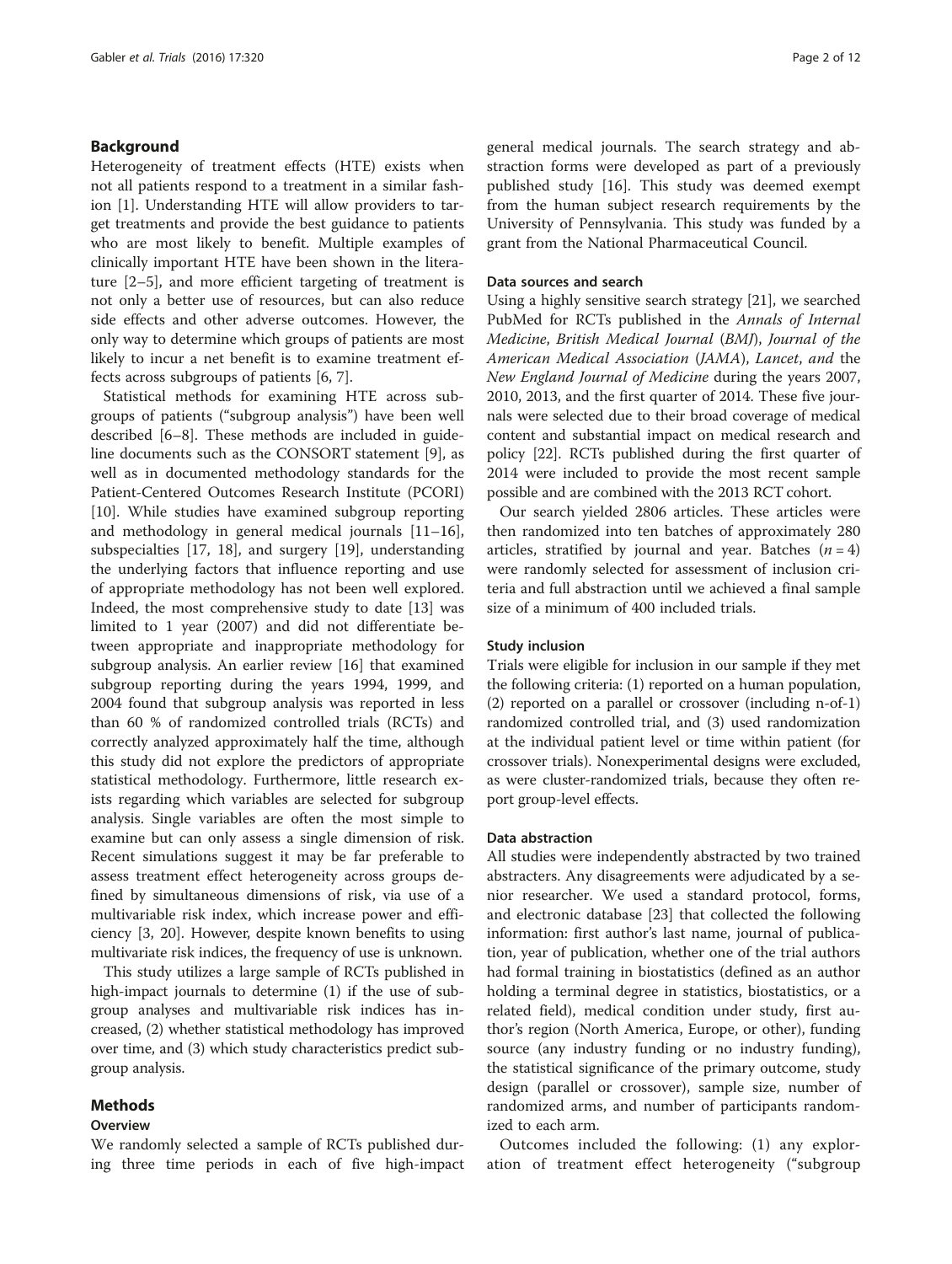analysis"); (2) among those trials that explored subgroups, use of appropriate statistical methodology ("appropriate methods"); and (3) use of a multivariable risk index to explore subgroups. Subgroup analysis was defined as any reporting of subgroup-specific treatment effects. Subgroup-specific treatment effects included the use of an interaction term in a multivariable model, reporting stratified analyses, or reporting of a single subgroup-specific effect (for example, the treatment effect in women in a study that included both men and women). Appropriate methods for subgroup exploration included applying a test for interaction between the treatment assignment and one or more covariates, or a statistical test of differences in treatment effects across subgroups [\[6, 7\]](#page-10-0). Solely reporting subgroup-specific effects without a statistical test for heterogeneity was not considered appropriate methodology.

Among the studies reporting subgroup analysis using appropriate methods, we collected a list of the variables examined in the subgroup analysis, including the use of a multivariable risk index. A multivariable risk index is a single variable (usually generated through a multiple logistic regression approach) that captures more than one dimension of risk and allows for risk-based stratification of multiple dimensions [[3\]](#page-10-0); one example is the APACHE score, a severity of disease classification score for critically ill patients. Variables were categorized into the following categories: anthropomorphics, center or site, comorbidities at baseline, demographics, diet and physical functioning, disease severity, history (such as a prior procedure and prior medication exposure), medication at baseline, measures of time (such as season or year), and multivariable risk index.

In order to plot the prevalence of reporting subgroup analysis using appropriate methods over time, we supplemented the current study's data with those from our prior study [\[16\]](#page-10-0). Inclusion of these prior data allows for visualization of six time points over approximately 20 years (1994–2013). The assessment and definition of the subgroup analysis and appropriate methodology was identical to this current study, thereby allowing for combination and direct comparison.

Finally, to assess whether subgroup analysis was reported in a secondary publication, we conducted a forward-citation search of articles that did not report subgroup analysis. Articles that cited these trials were examined to determine if they (1) reported on the same trial participants as the article included in our primary sample; (2) reported subgroup analysis; and (3) if so, used appropriate methods to do so.

#### Statistical analysis

Data are summarized as number (percent) or median (range) for discrete and continuous variables, respectively. Bivariable relationships are assessed using chi-square tests. A test for trend is used for the publication year and quintile of sample size. Fisher's exact test is used when the sample size is small. P values of 0.05 or less were considered statistically significant.

Logistic regression analysis was used to examine (1) predictors of subgroup exploration and (2) predictors of using correct methodology for subgroup exploration. Potential predictors include the publication year (entered as a continuous variable), biostatistician as a coauthor, medical condition under study, first author's region, funding source, the statistical significance of the trial's primary outcome (defined as significant vs. not significant), and sample size (entered as continuous quintiles). The journal of publication was included in all analyses to control for unmeasured differences across journals. The overall significance of predictors was measured using the Wald test. Predicted probabilities of reporting any subgroup analysis or using appropriate methodology to report subgroup analysis was calculated using the marginal standardization method. This method reflects a weighted average over the distribution of confounders and allows inference to the total population.

Post hoc, we conducted an exploratory analysis examining the potential interaction between funding source and the overall significance of the trial's primary outcome because a prior study [[13\]](#page-10-0) indicated that the overall significance of the trial's primary outcome moderated the effect between funding and subgroup exploration.

Finally, we conducted an analysis restricted to studies reporting an overall sample size of at least 250 participants, with at least 100 randomized per arm, to determine if similar trial characteristics were associated with subgroup reporting among trials with greater potential for such reporting based on sample size and distribution.

#### Results

Four batches of papers comprising 1123 articles (representing 1146 studies) were randomly selected for screening. A total of 674 articles were excluded for having trial designs that were not randomized controlled trials, and an additional 35 were excluded for being cluster-randomized trials (Fig. [1](#page-3-0)). The most common study designs that were excluded were cohort studies (264 (39 %)), reviews (including metaanalysis and systematic reviews) (188 (29 %)), and editorials/commentaries/news articles (99 (15 %)). The 437 included trials (38 % of the initial 1146 studies) were contained in 416 articles: 19 articles reported on more than one RCT, 17 reported on two RCTs, and two articles reported on three RCTs. Articles could report on an included and an excluded study.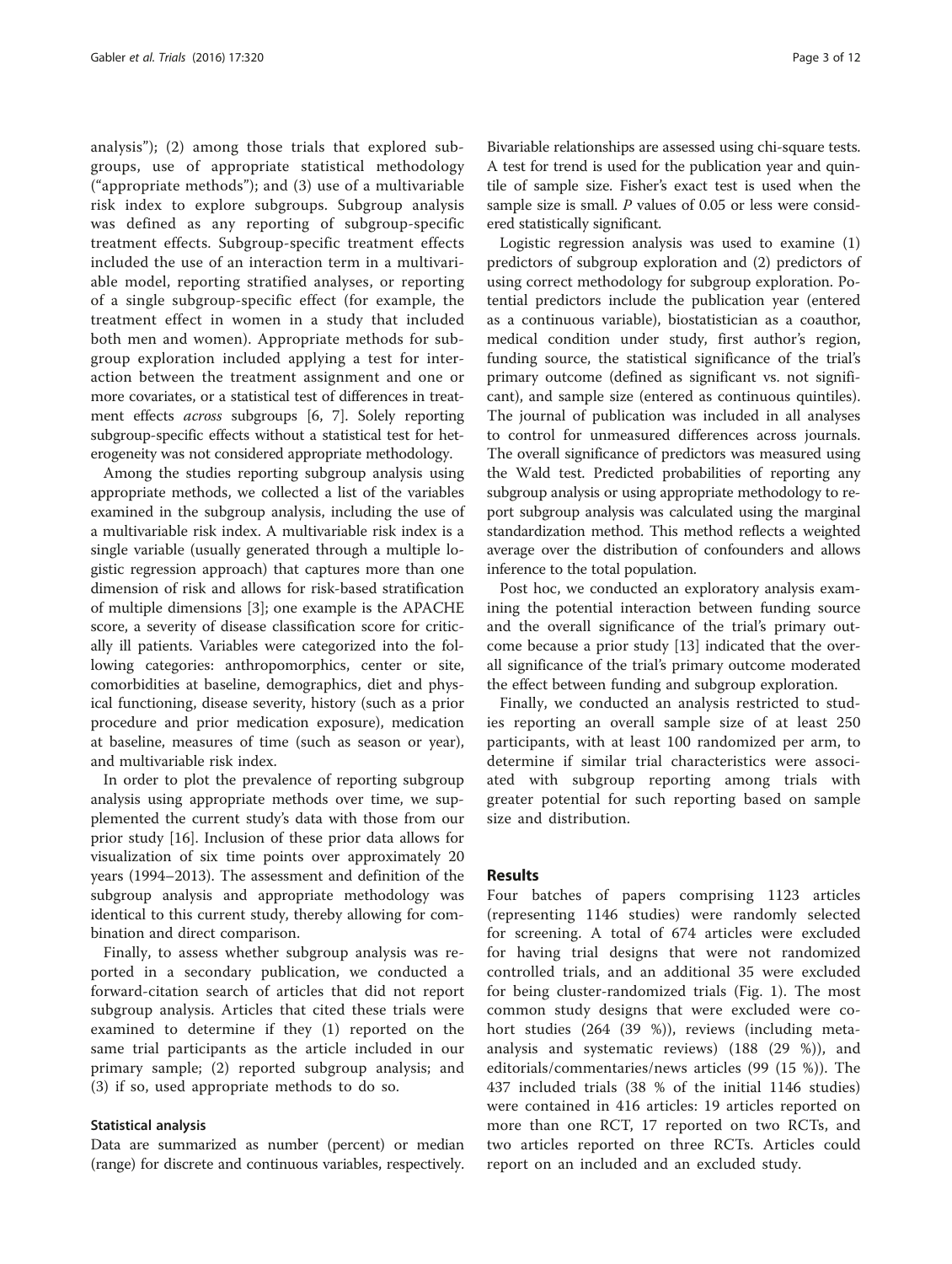<span id="page-3-0"></span>

Among the included RCTs, the most common medical conditions under study were cardiovascular (23 %), cancer (19 %), and psychiatry/neurology (14 %) (Table [1](#page-4-0)). The majority of first authors were from either North America (42 %) or Europe (43 %), more than half (57 %) of the RCTs did not receive any funding from industry, and 58 % included a biostatistician as a named coauthor. The vast majority of the trials (97 %) had a parallel group trial design, 64 % of the trials reported a statistically significant primary outcome analysis, and sample size ranged from 7 to 170,432 with a median of 506 participants. More than half (62 %; 270/437) of the included RCTs reported some subgroup analysis. Of the 270 RCTs reporting some subgroup analysis, 185 (69 %) used correct methodology.

The results of bivariable analyses examining the relationships between study characteristics and (1) subgroup analysis or (2) using appropriate methods for subgroup analysis are reported in Table [2.](#page-5-0) Briefly, the journal of publication ( $p = 0.01$ ), medical condition under study  $(p = 0.003)$ , funding  $(p < 0.001)$ , significance of the primary outcome ( $p = 0.013$ ), study design ( $p = 0.002$ ), and sample size  $(p < 0.001)$  were all significantly associated

with reporting any subgroup analysis. Only the year of publication ( $p = 0.046$ ), medical condition under study  $(p < 0.001)$ , funding source  $(p = 0.005)$ , significance of primary outcome ( $p = 0.003$ ), and sample size ( $p = 0.01$ ) were associated with using appropriate methods to conduct subgroup analysis.

Among the trials reporting subgroup analysis using appropriate methods, the most common variables examined were disease severity (reported in 69 % of studies), demographics (reported in 67 % of trials), baseline comorbidities (31 %), and baseline medication (28 %) (Additional file [1:](#page-10-0) Table S1). Of the studies that reported subgroup analysis on demographics, age (87 %) and sex (73 %) was the most common. Only 33 studies (18 %) examined subgroups using a multivariable risk index.

Figure [2](#page-6-0) illustrates the percentage of trials reporting subgroup analysis using appropriate statistical methods over time. Year (2007, 2010, and 2013) showed a significant decrease in the bivariable and adjusted analysis, and additionally, the inclusion of data for 1994, 1999, and 2004 [[16](#page-10-0)] show that peak appropriate reporting occurred in 2007 and decreased thereafter. Reporting percentage using appropriate methods was less than 50 % for the earlier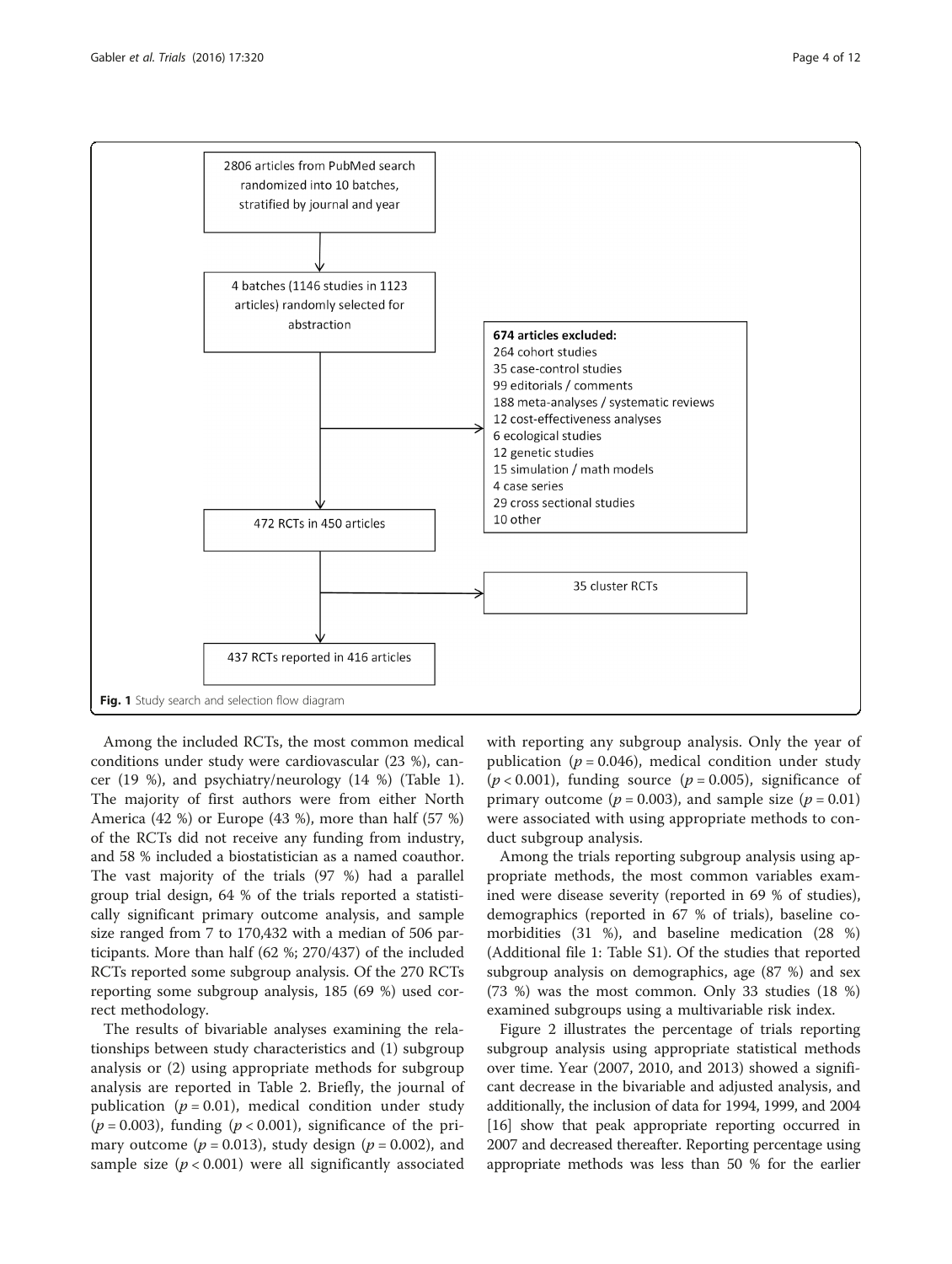| Characteristic                                      | Articles represented<br>$N = 416$ | RCTs included<br>$N = 437$ |
|-----------------------------------------------------|-----------------------------------|----------------------------|
| Journal of publication                              |                                   |                            |
| Annals                                              | 36(9)                             | 37(8)                      |
| British Medical Journal                             | 47 (11)                           | 48 (11)                    |
| Journal of the American<br>Medical Association      | 72 (17)                           | 76 (17)                    |
| Lancet                                              | 115 (28)                          | 123 (28)                   |
| New England Journal of<br>Medicine                  | 146 (35)                          | 153 (35)                   |
| Year of publication                                 |                                   |                            |
| 2007                                                | 113(27)                           | 119 (27)                   |
| 2010                                                | 140 (34)                          | 144 (33)                   |
| 2013-2014                                           | 163 (39)                          | 174 (40)                   |
| Biostatistician as coauthor                         | 239 (57)                          | 254 (58)                   |
| Medical condition under<br>study                    |                                   |                            |
| Cardiovascular                                      |                                   | 101(23)                    |
| Infectious disease                                  |                                   | 82 (19)                    |
| Cancer                                              |                                   | 59 (14)                    |
| Psychiatry/neurology                                |                                   | 40 (9)                     |
| Autoimmune, including<br>diabetes                   |                                   | 37(8)                      |
| Pulmonary/critical care                             |                                   | 29 (7)                     |
| Obstetrics/gynecological                            |                                   | 21(5)                      |
| Other chronic disease                               |                                   | 41 (9)                     |
| Other, uncategorized                                |                                   | 27 (6)                     |
| First author's region                               |                                   |                            |
| North America                                       |                                   | 185 (42)                   |
| Europe                                              |                                   | 188 (43)                   |
| Other                                               |                                   | 64 (15)                    |
| Funding                                             |                                   |                            |
| Industry funding                                    |                                   | 188 (43)                   |
| No industry funding                                 |                                   | 249 (57)                   |
| Significance of the primary<br>outcome <sup>a</sup> |                                   |                            |
| Not significant                                     |                                   | 153 (36)                   |
| Significant                                         |                                   | 277 (64)                   |
| Study design                                        |                                   |                            |
| Parallel group                                      |                                   | 425 (97)                   |
| Crossover                                           |                                   | 12(3)                      |
| Analysis reported                                   |                                   |                            |
| Subgroup analysis with<br>appropriate methods       |                                   | 185 (42)                   |

<span id="page-4-0"></span>Table 1 Articles and randomized controlled trials (RCTs) included in the final sample

Table 1 Articles and randomized controlled trials (RCTs) included in the final sample (Continued)

| Subgroup analysis without<br>appropriate methods | 85 (19)         |
|--------------------------------------------------|-----------------|
| No subgroup analysis                             | 167 (38)        |
| Sample size                                      | 506 (7-170,432) |

 $n$  (%) or median (range)

 $n = 7$  trials were excluded for not reporting a statistical test for the primary outcome

time points (43 % in 1994 and 48 % in 1999), increased to 77 % in 2007, and then decreased to 63 % in 2013.

In a multivariable logistic regression, we found that trials receiving industry funding were more likely to report any subgroup analysis (OR 1.94 (95 % CI 1.17, 3.21)) as were studies with a greater sample size (1.98 (1.64, 2.40) per sample size quintile), but studies with a significant primary outcome were less likely to report subgroup analysis (0.55 (0.33, 0.92) (Table [3\)](#page-7-0). In an analysis restricted to trials reporting subgroup analysis, year of publication, medical condition under study, and funding source were all significant predictors of using appropriate methods. More recent studies were less likely to report subgroups using appropriate methods (0.88 (0.76, 1.00)), as illustrated in Fig. [2](#page-6-0). In contrast to the analysis predicting subgroup analysis, industry funding was associated with reduced odds of using appropriate methods (0.39 (0.120, 0.77)). The predicted probability for reporting subgroup analysis was 69 % (95 % CI 62, 75 %) for trials that received industry funding and 56 % (51, 62 %) for studies that did not receive industry funding, but the probability of using appropriate methods to do so was 62 % (54 %, 69 %) for industry-funded studies and 78 % (71, 85 %) for nonindustry funded studies (Table [4](#page-8-0)).

The use of a multivariable risk index for subgroup analysis using appropriate methods is reported in Additional file [1:](#page-10-0) Table S2. None of the baseline study characteristics were significantly associated with use of a risk index in bivariable analyses, although the sample size is nearly significant ( $p = 0.06$ ), with studies with larger sample sizes more likely to use a risk index when compared to studies with smaller sample sizes.

A sensitivity analysis restricting to trials with a sample size of at least 250 participants and 100 participants per randomized arm (Additional file [1:](#page-10-0) Table S3) showed similar results to main bivariable analyses. The medical condition under study ( $p = 0.004$ ), funding source ( $p <$ 0.001), significance of the primary outcome ( $p = 0.015$ ), and sample size  $(p < 0.001)$  were all significantly associated with the reporting of subgroup analysis, while medical condition under study ( $p < 0.001$ ), funding source  $(p = 0.01)$ , and significance of the primary outcome  $(p = 0.006)$  were significantly associated with using correct methods for reporting subgroup analysis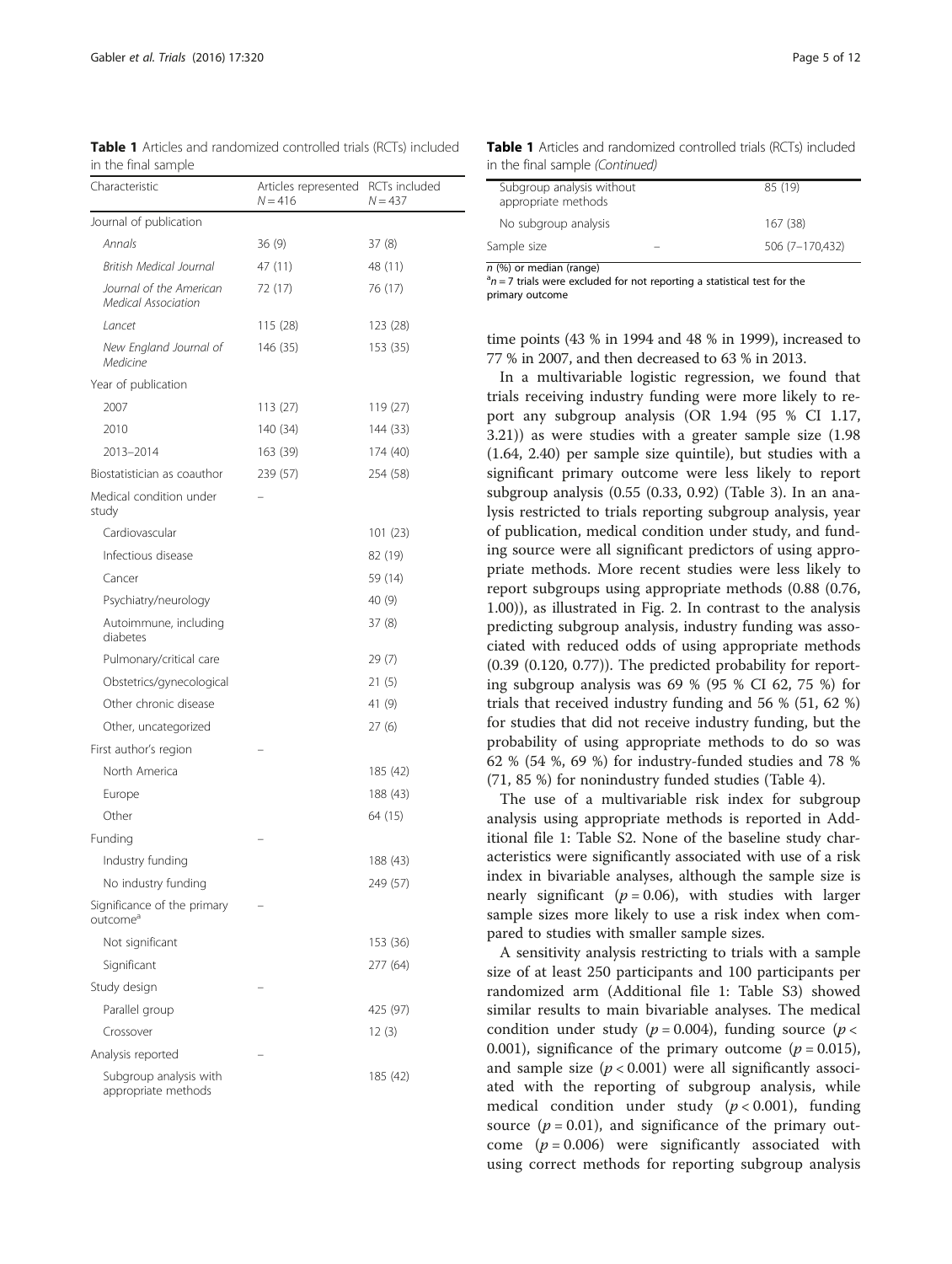<span id="page-5-0"></span>

| Table 2 Bivariable associations between trial characteristics and reporting of any exploration of subgroup analysis and reporting of |  |  |
|--------------------------------------------------------------------------------------------------------------------------------------|--|--|
| subgroup analysis using appropriate methods                                                                                          |  |  |

| Characteristic                                   | Number | Reports subgroup analysis,<br>$n(96)$ $N = 270$ | Uses appropriate methods,<br>$n$ (%) $N = 185$ |
|--------------------------------------------------|--------|-------------------------------------------------|------------------------------------------------|
| Journal of publication                           |        | $p = 0.01$                                      | $p = 0.22$                                     |
| Annals                                           | 37     | 21 (57)                                         | 18 (86)                                        |
| <b>British Medical Journal</b>                   | 48     | 21 (44)                                         | 12(57)                                         |
| Journal of the American Medical Association      | 76     | 44 (58)                                         | 33 (75)                                        |
| Lancet                                           | 123    | 76 (62)                                         | 52 (68)                                        |
| New England Journal of Medicine                  | 153    | 108(71)                                         | 70 (65)                                        |
| Year of publication                              |        | $p = 0.27$                                      | $p = 0.046$                                    |
| 2007                                             | 119    | 74 (62)                                         | 57 (77)                                        |
| 2010                                             | 144    | 79 (55)                                         | 54 (68)                                        |
| 2013-2014                                        | 174    | 117(67)                                         | 74 (63)                                        |
| Biostatistician as coauthor                      |        | $p = 0.07$                                      | $p = 0.38$                                     |
| No biostatistician as coauthor                   | 183    | 104(57)                                         | 68 (65)                                        |
| Biostatistician as coauthor                      | 254    | 166 (65)                                        | 117(70)                                        |
| Medical condition under study                    |        | $p = 0.003$                                     | p < 0.001                                      |
| Cardiovascular                                   | 101    | 73 (72)                                         | 63 (86)                                        |
| Infectious disease                               | 82     | 52 (63)                                         | 25 (48)                                        |
| Cancer                                           | 59     | 45 (76)                                         | 24 (53)                                        |
| Psychiatry/neurology                             | 40     | 20(50)                                          | 11(55)                                         |
| Autoimmune, including diabetes                   | 37     | 22 (59)                                         | 15 (68)                                        |
| Pulmonary/critical care                          | 29     | 14 (48)                                         | 11(79)                                         |
| Obstetrics/gynecological                         | 21     | 10(48)                                          | 8(80)                                          |
| Other chronic disease                            | 41     | 24 (59)                                         | 19 (79)                                        |
| Other, uncategorized                             | 27     | 10(37)                                          | 9(90)                                          |
| First author's region                            |        | $p = 0.14$                                      | $p = 0.19$                                     |
| North America                                    | 185    | 123 (66)                                        | 84 (68)                                        |
| Europe                                           | 188    | 113 (60)                                        | 82 (73)                                        |
| Other                                            | 64     | 34 (53)                                         | 19 (56)                                        |
| Funding                                          |        | p < 0.001                                       | $p = 0.005$                                    |
| Industry funding                                 | 188    | 141 (75)                                        | 86 (61)                                        |
| No industry funding                              | 249    | 129 (52)                                        | 99 (77)                                        |
| Significance of the primary outcome <sup>a</sup> |        | $p = 0.013$                                     | $p = 0.003$                                    |
| Not significant                                  | 153    | 106 (69)                                        | 85 (80)                                        |
| Significant                                      | 277    | 158 (57)                                        | 100(63)                                        |
| Study design                                     |        | $p = 0.002$                                     | $p = 0.53$                                     |
| Parallel                                         | 425    | 268 (63)                                        | 18 (69)                                        |
| Crossover                                        | 12     | 2(17)                                           | 1(50)                                          |
| Sample size                                      |        | p < 0.001                                       | $p = 0.01$                                     |
| Quintile 1 (median $= 69$ )                      | 88     | 29 (33)                                         | 13 (45)                                        |
| Quintile 2 (median = 234)                        | 87     | 44 (51)                                         | 30 (68)                                        |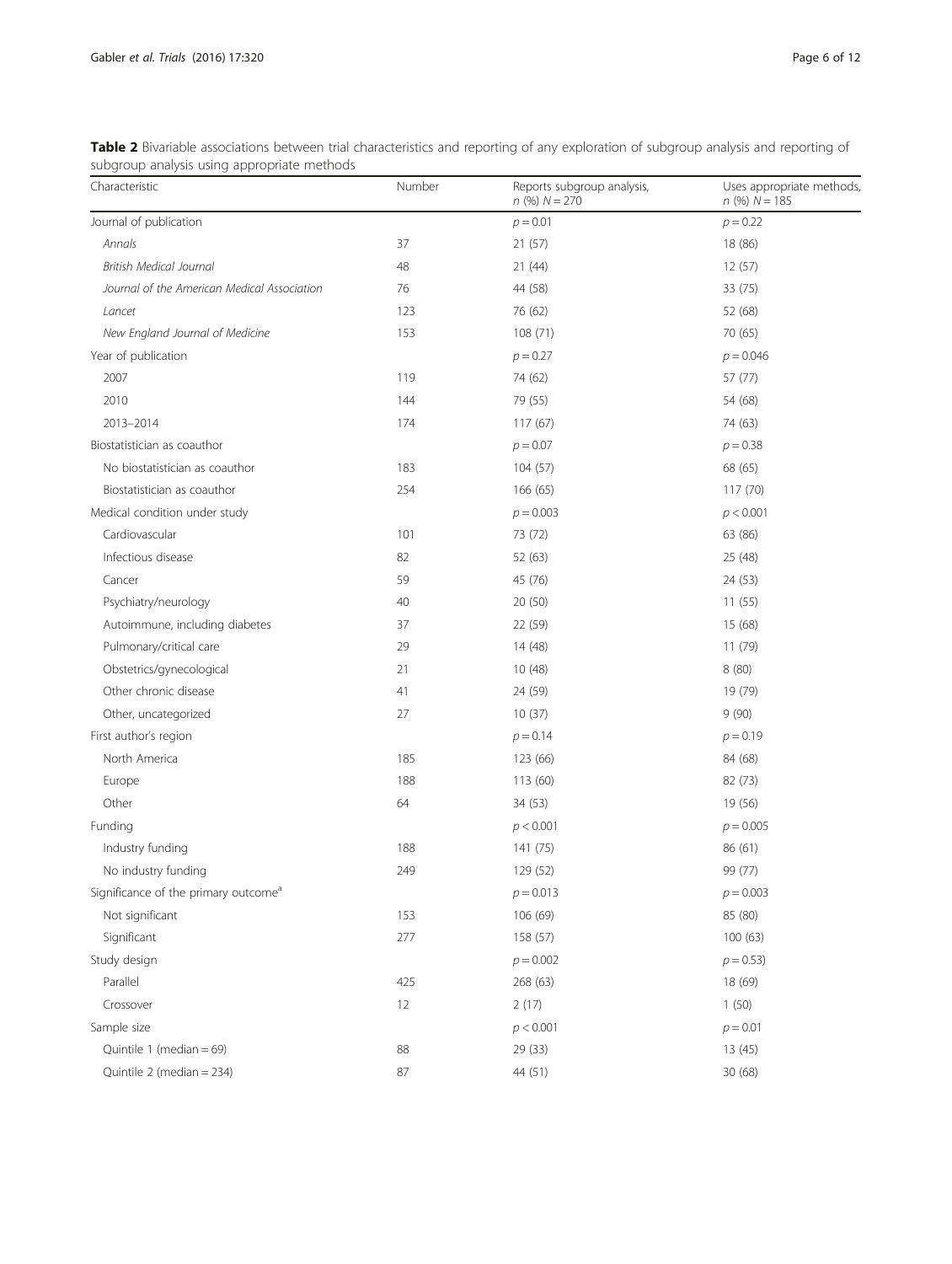<span id="page-6-0"></span>Table 2 Bivariable associations between trial characteristics and reporting of any exploration of subgroup analysis and reporting of subgroup analysis using appropriate methods (Continued)

| Quintile $3$ (median = 507)   | 88 | 58 (66) | 39(67)  |
|-------------------------------|----|---------|---------|
| Quintile 4 (median $= 1080$ ) | 87 | 65(75)  | 48 (74) |
| Quintile 5 (median $=$ 5455)  | 87 | 74 (85) | 55 (74) |

For articles that report on the appropriate use of methods for subgroup analysis, the denominator used is the number reporting any subgroup analysis Chi-square tests were used for categorical variables. In the case of small cells, we used Fishers exact test. A test for trend was used for the year and sample size <sup>a</sup>  $n^2$ n = 7 trials were excluded for not reporting a statistical test for the primary outcome

(Additional file [1:](#page-10-0) Table S4, appendix). As in the main analysis, industry funding was significantly positively associated with subgroup analysis (85 vs. 63 %) but negatively associated with reporting subgroups using appropriate methods (65 vs. 81 %).

No significant interaction was observed between the funding source and the significance of the primary outcome for reporting any subgroup analysis ( $p = 0.15$  for interaction) or for using appropriate methods  $(p = 0.59)$ for interaction).

In a forward citation search that included 167 RCTs not reporting any subgroup analysis, we found that 35 RCTs reported subgroup analysis in a future publication. Of these, only seven (20 %) used appropriate methodology. In total, of the 437 RCTs in our sample, 305 (70 %) reported on some subgroup analysis, including a later publication, and 192 (63 %) used appropriate methods to do so.

#### **Discussion**

In this large random sample of RCTs in high-impact general medical journals, we found that roughly two thirds of RCTs reported subgroup analysis, and roughly two thirds of those trials used appropriate methodology to conduct such analyses. Furthermore, we found that the percentage of trials using appropriate methodology has, if anything, decreased during the past decade. Furthermore, we showed a relationship with industry funding and subgroup exploration and use of appropriate methods such that industry funding increased the odds of subgroup analysis but decreased the odds of doing so using appropriate methods. Finally, we showed that use of risk indices to explore subgroup is rare. Given that higher-impact journals tend to more frequently report subgroup analyses [\[13\]](#page-10-0), our estimates likely represent upper bounds for these important practices.

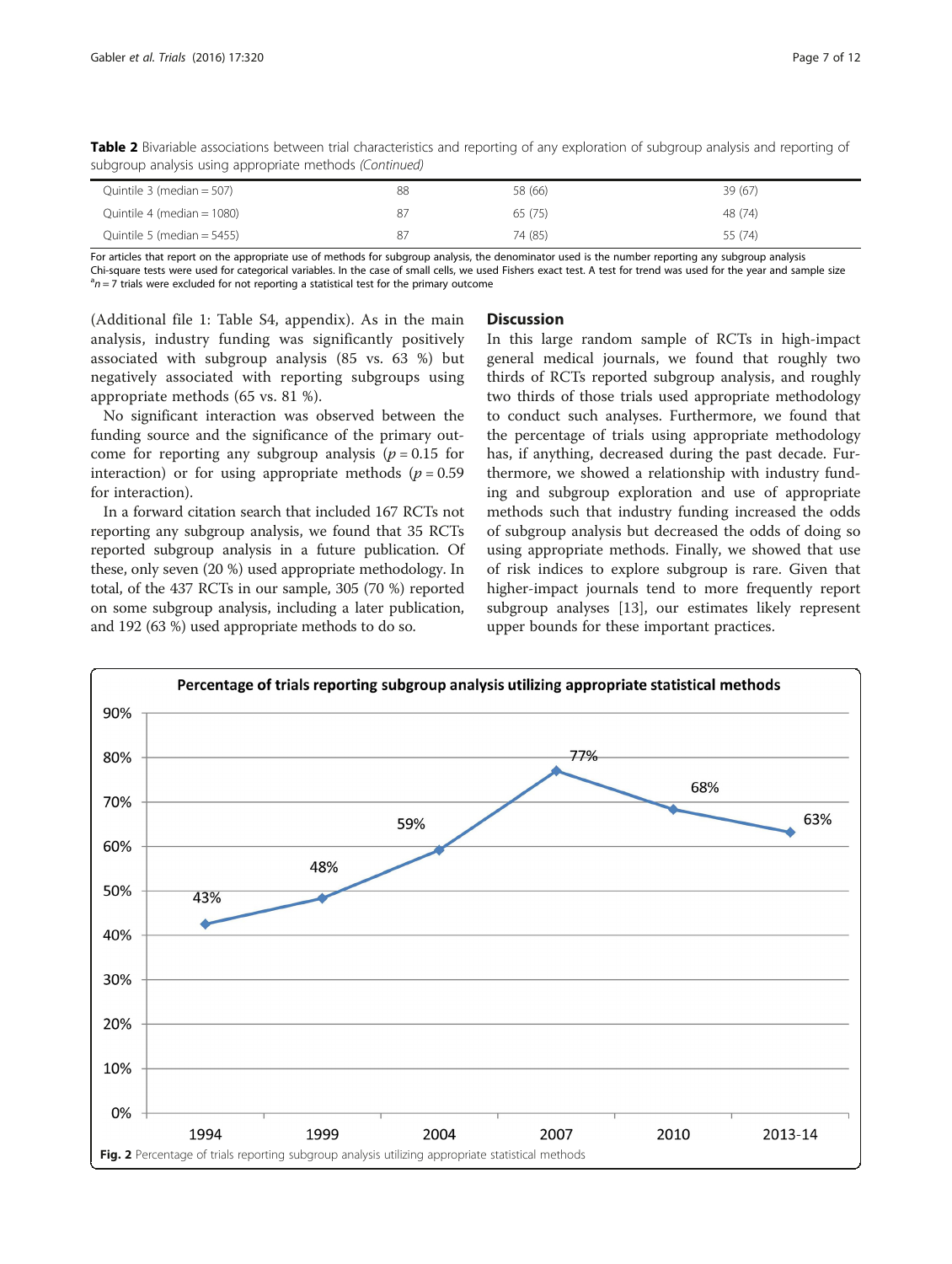| Condition                                   | Predict any subgroup analysis<br>OR (95 % CI) | Predict subgroup analysis using appropriate<br>methods OR (95 % CI) |  |  |  |  |
|---------------------------------------------|-----------------------------------------------|---------------------------------------------------------------------|--|--|--|--|
| Journal of publication                      | $p = 0.60$                                    | $p = 0.15$                                                          |  |  |  |  |
| <b>British Medical Journal</b>              | 1.00                                          | 1.00                                                                |  |  |  |  |
| Annals                                      | 1.28 (0.43, 3.82)                             | 7.12 (0.92, 55.31)                                                  |  |  |  |  |
| Journal of the American Medical Association | 1.34(0.53, 3.35)                              | 2.40 (0.63, 8.37)                                                   |  |  |  |  |
| Lancet                                      | 1.35 (0.60, 3.03)                             | 3.58 (1.18, 10.88)                                                  |  |  |  |  |
| New England Journal of Medicine             | 1.90 (0.80, 4.48)                             | 2.28 (0.73, 7.11)                                                   |  |  |  |  |
| Year of publication                         | $p = 0.39$                                    | $p = 0.05$                                                          |  |  |  |  |
| Year                                        | $1.04$ (0.95, 1.15)                           | $0.88$ $(0.76, 1.00)$                                               |  |  |  |  |
| Biostatistician as coauthor                 | $p = 0.90$                                    | $p = 0.11$                                                          |  |  |  |  |
| No biostatistician as coauthor              | 1.00                                          | 1.00                                                                |  |  |  |  |
| Biostatistician as coauthor                 | 1.03 (0.63, 1.68)                             | 1.71 (0.89, 3.30)                                                   |  |  |  |  |
| Medical condition under study               | $p = 0.10$                                    | $p = 0.02$                                                          |  |  |  |  |
| Obstetrics/gynecological                    | 1.00                                          | 1.00                                                                |  |  |  |  |
| Cardiovascular                              | 2.47 (0.83, 7.35)                             | 2.30 (0.38, 14.02)                                                  |  |  |  |  |
| Infectious disease                          | $2.03$ $(0.61, 6.77)$                         | $0.51$ (0.08, 3.07)                                                 |  |  |  |  |
| Cancer                                      | 3.60 (1.09, 11.84)                            | $0.46$ (0.08, 2.67)                                                 |  |  |  |  |
| Psychiatry/neurology                        | 3.03 (0.87, 10.63)                            | $0.47$ $(0.07, 3.08)$                                               |  |  |  |  |
| Autoimmune, including DM                    | 3.53 (1.03, 12.16)                            | 0.71 (0.10, 4.98)                                                   |  |  |  |  |
| Pulmonary/critical care                     | 1.37 (0.36, 5.22)                             | 1.88 (0.22, 15.85)                                                  |  |  |  |  |
| Other chronic disease                       | 4.80 (1.41, 16.35)                            | 1.27(0.18, 8.85)                                                    |  |  |  |  |
| Other, uncategorized                        | 1.29 (0.37, 4.45)                             | 3.07 (0.22, 43.87)                                                  |  |  |  |  |
| First author's region                       | $p = 0.65$                                    | $p = 0.47$                                                          |  |  |  |  |
| Other                                       | 1.00                                          | 1.00                                                                |  |  |  |  |
| North America                               | 1.48 (0.65, 3.40)                             | 1.51 (0.56, 4.05)                                                   |  |  |  |  |
| Europe                                      | 1.38 (0.63, 2.98)                             | 1.78 (0.71, 4.44)                                                   |  |  |  |  |
| Funding                                     | $p = 0.01$                                    | $p = 0.007$                                                         |  |  |  |  |
| No industry funding                         | 1.00                                          | 1.00                                                                |  |  |  |  |
| Industry funding                            | 1.94 (1.17, 3.21)                             | 0.39(0.20, 0.77)                                                    |  |  |  |  |
| Significance of the primary outcome         | $p = 0.022$                                   | $p = 0.19$                                                          |  |  |  |  |
| Not significant                             | 1.00                                          | 1.00                                                                |  |  |  |  |
| Significant                                 | 0.55(0.33, 0.92)                              | 0.64 (0.33, 1.24)                                                   |  |  |  |  |
| Sample size                                 | p < 0.001                                     | $p = 0.18$                                                          |  |  |  |  |
| Quintiles                                   | 1.98 (1.64, 2.40)                             | 1.21(0.91, 1.61)                                                    |  |  |  |  |

<span id="page-7-0"></span>Table 3 Adjusted odds ratios for reporting any exploration of subgroup analysis and for reporting subgroup analysis using appropriate methods

Model included all variables and robust error terms; DM Diabetes Mellitus

In addition to building on previous work in this area [[16\]](#page-10-0), this study explores a different dimension of subgroup analysis, namely utilizing correct methodology among those studies that choose to explore subgroups. Using similar inclusion and coding criteria as the prior study allows us to combine data from the earlier study to examine subgroup reporting over time, including the use of appropriate methodology. While the prior manuscript showed an increase in appropriate methodological use over time, more recent data showed a decrease.

Whether this is an artifact of the data, possibly due to chance variation, and smaller numbers within each year, or whether it is a true decrease, is unknown. Given the importance of using appropriate methods and that these methods are well documented in guidance documents [[9\]](#page-10-0), monitoring this trend into the future is important to ensure that methodology standards are not slipping.

This is the first study to report the prevalence of subgroup exploration while acknowledging that such analyses may be reported in a secondary manuscript. Our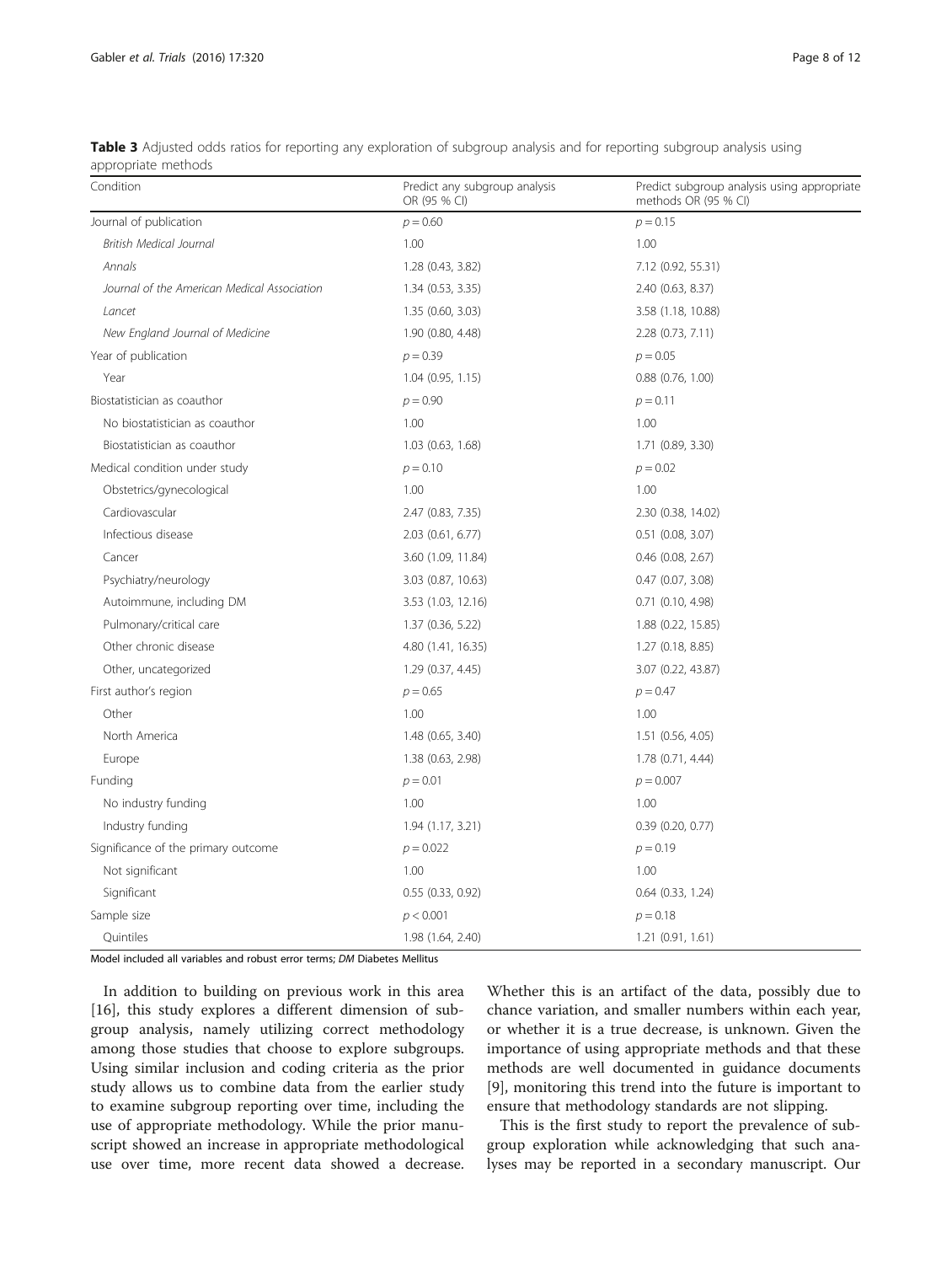<span id="page-8-0"></span>

|         | Table 4 Predicted probabilities for any exploration of subgroup analysis and for reporting subgroup analysis using appropriate |  |  |  |  |  |  |
|---------|--------------------------------------------------------------------------------------------------------------------------------|--|--|--|--|--|--|
| methods |                                                                                                                                |  |  |  |  |  |  |

| Condition                                   | Predicted probability<br>(any subgroup analysis) | Predicted probability (subgroup analysis<br>using appropriate methods) |  |  |  |  |
|---------------------------------------------|--------------------------------------------------|------------------------------------------------------------------------|--|--|--|--|
| Journal of publication                      |                                                  |                                                                        |  |  |  |  |
| <b>British Medical Journal</b>              | 0.55(0.41, 0.69)                                 | $0.52$ (0.33, 0.71)                                                    |  |  |  |  |
| Annals                                      | $0.57$ (0.42, 0.73)                              | $0.84$ $(0.63, 1.05)$                                                  |  |  |  |  |
| Journal of the American Medical Association | $0.60$ $(0.49, 0.70)$                            | 0.70 (0.55, 0.86)                                                      |  |  |  |  |
| Lancet                                      | $0.60$ $(0.53, 0.68)$                            | $0.76$ $(0.67, 0.85)$                                                  |  |  |  |  |
| New England Journal of Medicine             | $0.66$ $(0.59, 0.73)$                            | 0.67 (0.59, 0.75)                                                      |  |  |  |  |
| Year of publication                         |                                                  |                                                                        |  |  |  |  |
| 2007                                        | $0.61$ $(0.54, 0.69)$                            | $0.77$ (0.68, 0.87)                                                    |  |  |  |  |
| 2010                                        | $0.57$ (0.50, 0.64)                              | $0.71$ $(0.61, 0.80)$                                                  |  |  |  |  |
| 2013-2014                                   | $0.66$ $(0.59, 0.72)$                            | $0.65$ $(0.57, 0.73)$                                                  |  |  |  |  |
| Biostatistician as coauthor                 |                                                  |                                                                        |  |  |  |  |
| No biostatistician as coauthor              | $0.61$ $(0.55, 0.68)$                            | $0.65$ $(0.56, 0.74)$                                                  |  |  |  |  |
| Biostatistician as coauthor                 | $0.61$ $(0.56, 0.70)$                            | $0.73$ $(0.67, 0.80)$                                                  |  |  |  |  |
| Medical condition under study               |                                                  |                                                                        |  |  |  |  |
| Obstetrics/gynecological                    | $0.43$ (0.25, 0.61)                              | 0.71(0.42, 1.00)                                                       |  |  |  |  |
| Cardiovascular                              | $0.61$ $(0.52, 0.70)$                            | $0.85$ (0.75, 0.95)                                                    |  |  |  |  |
| Infectious disease                          | 0.57 (0.46, 0.69)                                | $0.58$ $(0.44, 0.73)$                                                  |  |  |  |  |
| Cancer                                      | $0.68$ $(0.57, 0.78)$                            | $0.56$ $(0.41, 0.70)$                                                  |  |  |  |  |
| Psychiatry/neurology                        | $0.64$ $(0.51, 0.77)$                            | $0.54$ $(0.32, 0.76)$                                                  |  |  |  |  |
| Autoimmune, including DM                    | $0.69$ $(0.57, 0.82)$                            | $0.67$ (0.46, 0.87)                                                    |  |  |  |  |
| Pulmonary/critical care                     | $0.50$ $(0.32, 0.68)$                            | $0.83$ $(0.64, 1.00)$                                                  |  |  |  |  |
| Other chronic disease                       | 0.75(0.65, 0.85)                                 | $0.79$ $(0.64, 0.95)$                                                  |  |  |  |  |
| Other, uncategorized                        | $0.48$ $(0.33, 0.64)$                            | $0.89$ (0.68, 1.00)                                                    |  |  |  |  |
| First author's region                       |                                                  |                                                                        |  |  |  |  |
| Other                                       | $0.56$ (0.44, 0.69)                              | $0.63$ (0.48, 0.78)                                                    |  |  |  |  |
| North America                               | $0.63$ $(0.57, 0.69)$                            | $0.70$ $(0.61, 0.79)$                                                  |  |  |  |  |
| Europe                                      | $0.62$ (0.55, 0.68)                              | $0.73$ $(0.65, 0.81)$                                                  |  |  |  |  |
| Funding                                     |                                                  |                                                                        |  |  |  |  |
| No industry funding                         | $0.56$ $(0.51, 0.62)$                            | $0.78$ $(0.71, 0.85)$                                                  |  |  |  |  |
| Industry funding                            | $0.69$ (0.62, 0.75)                              | $0.62$ (0.54, 0.69)                                                    |  |  |  |  |
| Significance of the primary outcome         |                                                  |                                                                        |  |  |  |  |
| Not significant                             | $0.68$ $(0.62, 0.75)$                            | $0.75$ (0.66, 0.84)                                                    |  |  |  |  |
| Significant                                 | 0.58(0.52, 0.63)                                 | $0.67$ (0.61, 0.74)                                                    |  |  |  |  |
| Sample size                                 |                                                  |                                                                        |  |  |  |  |
| Quintile 1                                  | 0.28(0.17, 0.38)                                 | 0.51 (0.27, 0.75)                                                      |  |  |  |  |
| Quintile 2                                  | 0.54(0.44, 0.63)                                 | $0.70$ $(0.56, 0.84)$                                                  |  |  |  |  |
| Quintile 3                                  | $0.67$ $(0.57, 0.77)$                            | 0.70 (0.58, 0.81)                                                      |  |  |  |  |
| Quintile 4                                  | $0.72$ (0.63, 0.82)                              | $0.75$ (0.66, 0.84)                                                    |  |  |  |  |
| Quintile 5                                  | 0.85 (0.78, 0.93)                                | 0.72 (0.62, 0.82)                                                      |  |  |  |  |

Predicted probabilities were calculated using the marginal standardization method; DM Diabetes Mellitus

forward search found that an additional 21 % of RCTs reported subgroup analysis in a later publication, for a combined estimate of 70 %. Prior estimates of subgroup reporting have ranged from 40–65 % [\[11](#page-10-0)–[13, 16](#page-10-0)–[19](#page-10-0), [24](#page-10-0)]; our combined estimate suggests that those prior figures may be underestimates, but that even with this fuller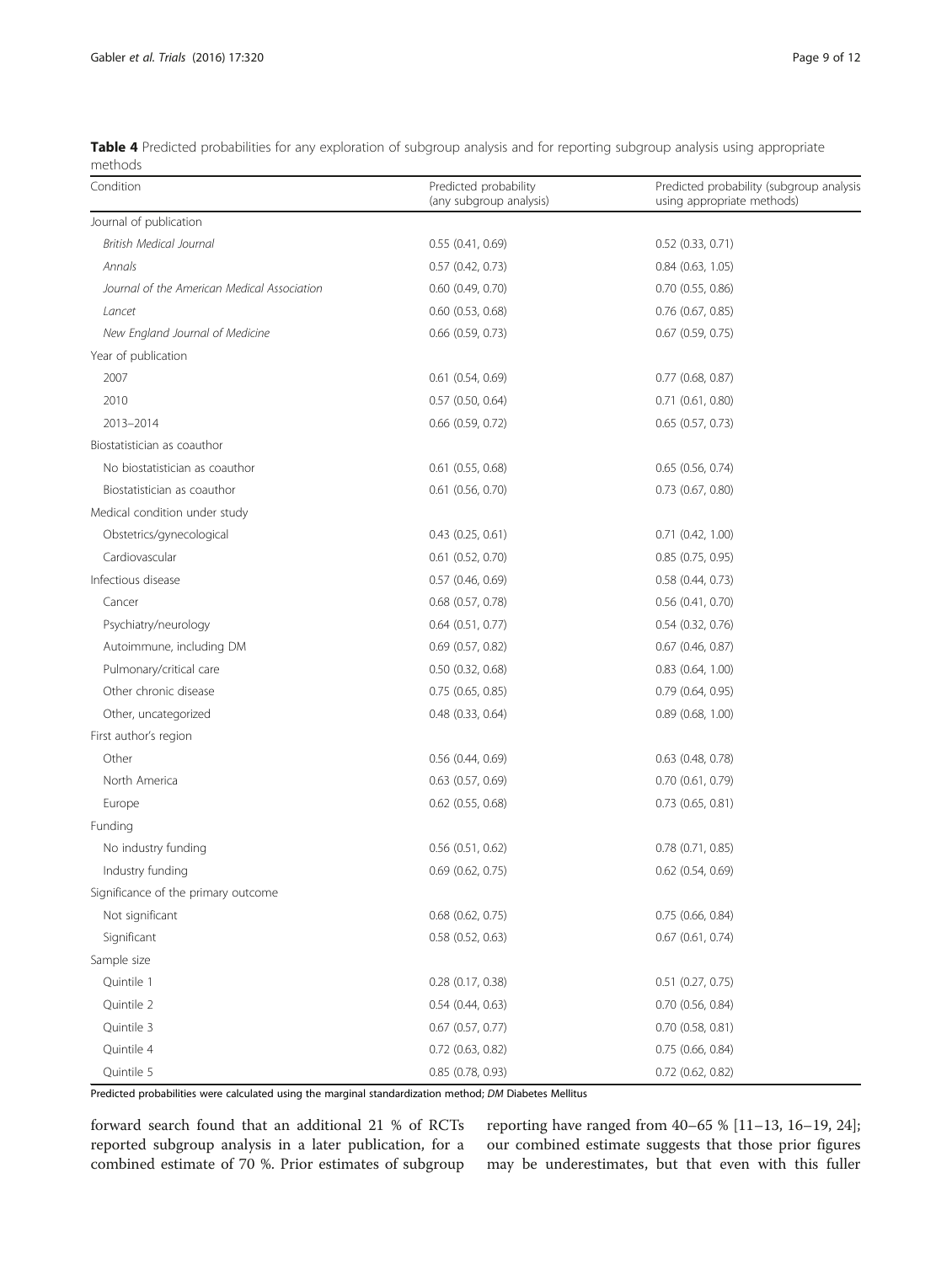picture of subgroup reporting, roughly one-third of trials originally published in high-impact journals never report subgroup effects.

In addition, our analysis found that 69 % of RCTs reporting subgroup analysis used appropriate methods, but our expanded search into secondary publications found that only 20 % (7 out of 35) of RCTs that reported subgroup analysis in secondary publications used appropriate methods. Whether this is a true effect or due to selection bias and small numbers is unknown, but the potential for substandard reporting in secondary publications (especially those in lower-tier journals) warrants further research.

Other studies [\[13](#page-10-0)–[15\]](#page-10-0) have also examined the role of industry funding in subgroup exploration and analysis. Our results corroborate prior claims that industrysponsored RCTs report subgroup analysis more frequently [[13, 15](#page-10-0)]. While other studies did not examine the appropriateness of methods across funding categories, Sun et al. [\[13](#page-10-0)] showed that the significance of overall trial results affected whether or not subgroup analyses were reported, with industry-funded RCTs more likely to report subgroup effects if the overall treatment effect was null. We did not find the same interaction in our study but did find that a significant primary outcome was associated with less frequent subgroup exploration overall. The DISCO group [\[15\]](#page-10-0) examined study protocols and found that industry-sponsored trials planned more subgroup analyses than nonindustry trials. Although Sun et al. [[14\]](#page-10-0) showed no relationship between industry and the claiming of a subgroup effect, this is a slightly separate question from the likelihood to explore subgroups and the methods used to do so. Industry funded trials may be more likely to examine subgroups due to better funding or to more appropriately target treatments in specific groups of patients. Our finding that industry-funded trials are less likely to use appropriate statistical methods to do so could be explained by a few possibilities. First, industry funded trials may use appropriate methods, but may not report the methods in sufficient detail to be categorized as "appropriate" in this study. Second, these trials may report appropriate methodology, but such reporting is limited to a protocol manuscript or another separate publication. Finally, industry sponsored trials may truly be less likely to use appropriate methods to conduct subgroup analyses. For the first two cases, strict adherence to reporting guidelines will likely equalize any differences currently observed across funding groups. However, if industry-sponsored trials are truly less likely to use appropriate methods to conduct subgroup analyses, these trials may require additional scrutiny to ensure adherence to appropriate analytic techniques. If these findings are confirmed in future studies, then future research involving examining

a full picture of publications related to a trial as well as qualitative interviews and surveys of the authors of a sample of the industry and non-industry sponsored trials may help determine whether this is a reporting issue or a methodology one.

The importance of risk indices for identifying differences across subgroups [[25](#page-11-0)–[27](#page-11-0)] while reducing the likelihood of spurious effects due to multiple comparisons is well documented [\[8](#page-10-0), [27](#page-11-0)]. However, we found that less than 20 % of the RCTs using appropriate methodology to examine subgroups used a risk index, and that risk indices only constituted 3 % of all variables examined for subgroup analysis. One reason for this may be that validated risk indices are not available for use in all conditions. However, research has shown that the number of available multivariable risk indices is increasing every year, at least in cardiology [[28\]](#page-11-0), and a recent article has highlighted the benefits of such approaches in the field of critical care [[29\]](#page-11-0). A simulation study [[30](#page-11-0)] showed that it is possible to develop unbiased internal models to explore subgroups across dimensions of risk, which holds promise for future baseline risk stratification in areas where there are no existing risk indices. Given that risk indices increase power [\[3](#page-10-0)] and are better able to estimate the benefit (or harm) of an intervention across groups of patients [[2\]](#page-10-0), increased research into the development and use of risk indices remains important.

Our results should be interpreted in light of some limitations. First, our random sample only included five general medical journals, and the inclusion of other journals would have likely yielded less favorable results. Second, possibly, the trials did conduct subgroup analyses using appropriate methods and statistical tests but did not report them as such. However, to impact clinical care, subgroups must be publicly reported. Furthermore, the DISCO group [\[15\]](#page-10-0) found that less than one third of the RCT protocols included planned subgroup analyses, indicating that many analyses that did occur in our sample (and others) were likely unplanned. Preplanning analyses may result in the use of more appropriate techniques.

### Conclusions

Our findings suggest considerable opportunity for improvement in the conduct and reporting of analyses of how treatments differentially impact patient subgroups, even among trials published in the highest-impact journals. More rigorous reporting standards for subgroup analysis, including the use of an iterative process of exploratory followed by confirmatory analyses and encouragement of the use of risk indices are needed. To maximize the return on investment in RCTs, research sponsors and journal editors should develop policies that encourage subgroup exploration using appropriate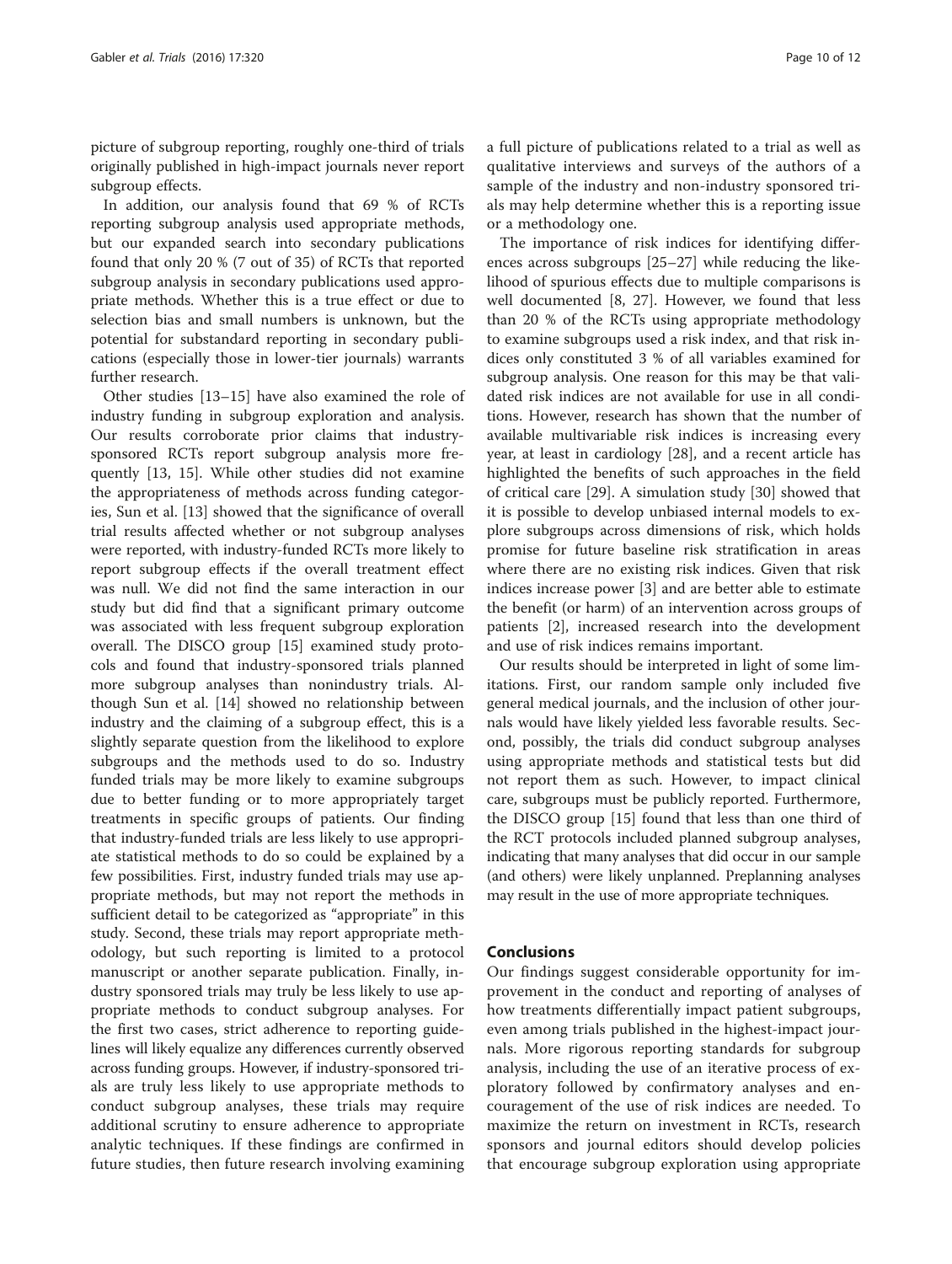<span id="page-10-0"></span>methodology. Suboptimal reporting of subgroup effects may impact optimal physician-patient decision-making.

#### Additional file

[Additional file 1: Table S1.](dx.doi.org/10.1186/s13063-016-1447-5) Variables examined for subgroup analysis. Table S2 Use of risk inex for subgroup exploration using appropriate methods. Table S3 RCTs that have a sample size greater than 250 and at least 100 per arm. Table S4 Bivariables associations of trial characteristics and reporting of any exploration of subgroup analysis and reporting of subgroup analysis using appropriate methods among RCTs that have a sample size greater than 250 and at least 100 per arm. (DOCX 26 kb)

#### Abbreviations

APACHE, Acute Physiology and Chronic Health Evaluation; BMJ, British Medical Journal; CONSORT, Consolidated Standards of Reporting Trials; HTE, heterogeneity of treatment effects; JAMA, Journal of the American Medical Association; PCORI, Patient-Centered Outcomes Research Institute; RCT, randomized controlled trial

#### Acknowledgements

We are grateful to Kuldeep Yadav for his help with the data abstraction.

#### Authors' contributions

Details of the contributors: NBG contributed to the design of the study; the acquisition, analysis, and interpretation of the data; drafted the manuscript; and had full access to all of the data in the study and takes responsibility for the integrity of the data and the accuracy of the data analysis. ND contributed to the design of the study; the acquisition, analysis, and interpretation of the data; and provided critical feedback and revisions. ER contributed to the acquisition, analysis, and interpretation of the data and provided critical feedback and revisions. LS contributed to the acquisition, analysis, and interpretation of the data and provided critical feedback and revisions. MC contributed to the acquisition, analysis, and interpretation of the data and provided critical feedback and revisions. EC contributed to the design of the study and provided critical feedback and revisions. RWD contributed to the design of the study; the acquisition, analysis, and interpretation of the data; and provided critical feedback and revisions. SDH contributed to the design of the study; the acquisition, analysis, and interpretation of the data; and provided critical feedback and revisions. RLK contributed to the design of the study; the acquisition, analysis, and interpretation of the data; and provided critical feedback and revisions. All authors read and approved the final manuscript and agree to be accountable for all aspects of the work.

#### Competing interests

This study was funded by the National Pharmaceutical Council (NPC). Dr. Dubois and Mr. Ciarametaro are employees of the NPC and contributed as authors (please see author contribution statement for details). All other authors declare that they have no competing interests.

#### Author details

<sup>1</sup>Center for Clinical Epidemiology and Biostatistics, Perelman School of Medicine, University of Pennsylvania, 423 Guardian Drive, 708 Blockley Hall, Philadelphia, PA 19104, USA. <sup>2</sup> Department of Psychiatry and New York Psychiatric Institute, Columbia University, New York, NY, USA. <sup>3</sup>Department of Biostatistics, Perelman School of Medicine, University of Pennsylvania, Philadelphia, PA, USA. <sup>4</sup>National Pharmaceutical Council, Washington, DC, USA. <sup>5</sup>Department of Medicine, Pulmonary, Allergy, and Critical Care Division, Perelman School of Medicine, University of Pennsylvania, Philadelphia, PA, USA. <sup>6</sup>Department of Internal Medicine, Division of General Medicine, University of California Davis School of Medicine, Sacramento, CA, USA.

#### Received: 29 January 2016 Accepted: 18 June 2016 Published online: 16 July 2016

#### References

1. Kravitz RL, Duan N, Braslow J. Evidence-based medicine, heterogeneity of treatment effects, and the trouble with averages. Milbank Q. 2004;82(4):661–87.

- 2. Kent DM, Rothwell PM, Ioannidis JP, Altman DG, Hayward RA. Assessing and reporting heterogeneity in treatment effects in clinical trials: a proposal. Trials. 2010;11:85.
- 3. Kent DM, Hayward RA. Limitations of applying summary results of clinical trials to individual patients: the need for risk stratification. JAMA. 2007;298(10):1209–12.
- 4. Kent DM, Ruthazer R, Selker HP. Are some patients likely to benefit from recombinant tissue-type plasminogen activator for acute ischemic stroke even beyond 3 hours from symptom onset? Stroke. 2003;34(2):464–7.
- 5. Furberg CD, Vittinghoff E, Davidson M, Herrington DM, Simon JA, Wenger NK, et al. Subgroup interactions in the Heart and Estrogen/Progestin Replacement Study: lessons learned. Circulation. 2002;105(8):917–22.
- 6. Kraemer HC, Frank E, Kupfer DJ. Moderators of treatment outcomes: clinical, research, and policy importance. JAMA. 2006;296(10):1286–9.
- 7. Pocock SJ, Assmann SE, Enos LE, Kasten LE. Subgroup analysis, covariate adjustment and baseline comparisons in clinical trial reporting: current practice and problems. Stat Med. 2002;21(19):2917–30.
- 8. Rothwell PM. Treating individuals 2. Subgroup analysis in randomised controlled trials: importance, indications, and interpretation. Lancet. 2005; 365(9454):176–86.
- 9. Altman DG, Schulz KF, Moher D, Egger M, Davidoff F, Elbourne D, et al. The revised CONSORT statement for reporting randomized trials: explanation and elaboration. Ann Intern Med. 2001;134(8):663–94.
- 10. Varadhan R, Stuart EA, Louis TA, Segal JB, Weiss CO. Review of Guidance Documents for Selected Methods in Patient Centered Outcomes Research. Standards in Addressing Heterogeneity of Treatment Effects in Observational and Experimental Patient Centered Outcomes Research. 2012. Retrieved from [http://www.pcori.org/assets/Standards-in-Addressing-](http://www.pcori.org/assets/Standards-in-Addressing-Heterogeneity-of-Treatment-Effectiveness-in-Observational-and-Experimental-Patient-Centered-Outcomes-Research.pdf)[Heterogeneity-of-Treatment-Effectiveness-in-Observational-and-](http://www.pcori.org/assets/Standards-in-Addressing-Heterogeneity-of-Treatment-Effectiveness-in-Observational-and-Experimental-Patient-Centered-Outcomes-Research.pdf)[Experimental-Patient-Centered-Outcomes-Research.pdf.](http://www.pcori.org/assets/Standards-in-Addressing-Heterogeneity-of-Treatment-Effectiveness-in-Observational-and-Experimental-Patient-Centered-Outcomes-Research.pdf)
- 11. Wang R, Lagakos SW, Ware JH, Hunter DJ, Drazen JM. Statistics in medicine– reporting of subgroup analyses in clinical trials. N Engl J Med. 2007;357(21): 2189–94.
- 12. Assmann SF, Pocock SJ, Enos LE, Kasten LE. Subgroup analysis and other (mis)uses of baseline data in clinical trials. Lancet. 2000;355(9209):1064–9.
- 13. Sun X, Briel M, Busse JW, You JJ, Akl EA, Mejza F, et al. The influence of study characteristics on reporting of subgroup analyses in randomised controlled trials: systematic review. BMJ. 2011;342:d1569.
- 14. Sun X, Briel M, Busse JW, You JJ, Akl EA, Mejza F, et al. Credibility of claims of subgroup effects in randomised controlled trials: systematic review. BMJ. 2012;344:e1553.
- 15. Kasenda B, Schandelmaier S, Sun X, von Elm E, You J, Blumle A, et al. Subgroup analyses in randomised controlled trials: cohort study on trial protocols and journal publications. BMJ. 2014;349:g4539.
- 16. Gabler NB, Duan N, Liao D, Elmore JG, Ganiats TG, Kravitz RL. Dealing with heterogeneity of treatment effects: is the literature up to the challenge? Trials. 2009;10:43.
- 17. Parker AB, Naylor CD. Subgroups, treatment effects, and baseline risks: some lessons from major cardiovascular trials. Am Heart J. 2000;139(6):952–61.
- 18. Hernandez AV, Boersma E, Murray GD, Habbema JD, Steyerberg EW. Subgroup analyses in therapeutic cardiovascular clinical trials: are most of them misleading? Am Heart J. 2006;151(2):257–64.
- 19. Bhandari M, Devereaux PJ, Li P, Mah D, Lim K, Schunemann HJ, et al. Misuse of baseline comparison tests and subgroup analyses in surgical trials. Clin Orthop Relat Res. 2006;447:247–51.
- 20. Kent DM, Hayward RA, Griffith JL, Vijan S, Beshansky JR, Califf RM, et al. An independently derived and validated predictive model for selecting patients with myocardial infarction who are likely to benefit from tissue plasminogen activator compared with streptokinase. Am J Med. 2002;113(2):104–11.
- 21. Robinson KA, Dickersin K. Development of a highly sensitive search strategy for the retrieval of reports of controlled trials using PubMed. Int J Epidemiol. 2002;31(1):150–3.
- 22. Chew M, Villanueva EV, Van Der Weyden MB. Life and times of the impact factor: retrospective analysis of trends for seven medical journals (1994–2005) and their editors' views. J R Soc Med. 2007;100(3):142–50.
- 23. Harris PA, Taylor R, Thielke R, Payne J, Gonzalez N, Conde JG. Research electronic data capture (REDCap)–a metadata-driven methodology and workflow process for providing translational research informatics support. J Biomed Inform. 2009;42(2):377–81.
- 24. Moreira Jr ED, Stein Z, Susser E. Reporting on methods of subgroup analysis in clinical trials: a survey of four scientific journals. Braz J Med Biol Res. 2001; 34(11):1441–46.